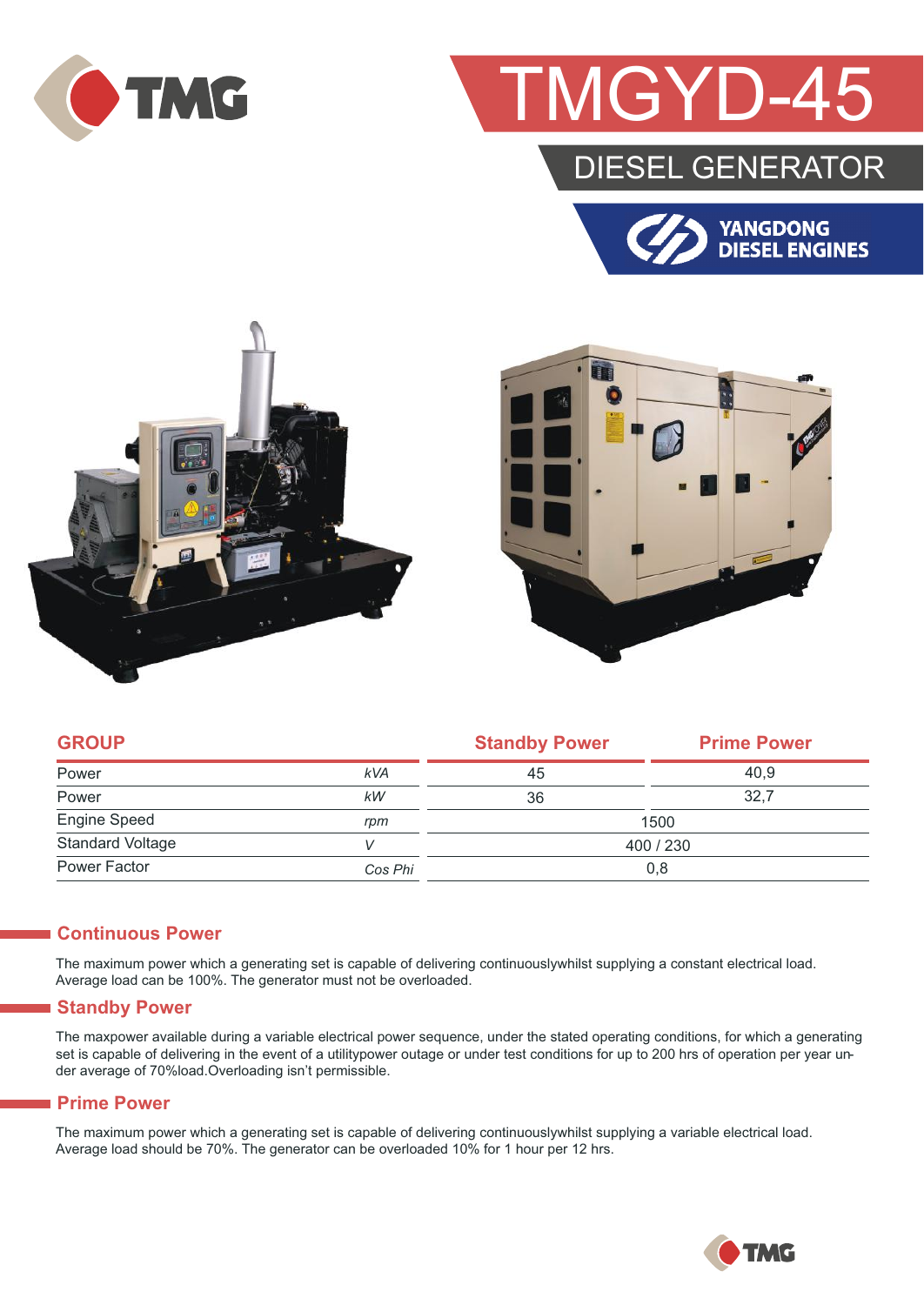

# TMGYD-45

### **Engine Properties**

Ī.

| <b>Brand</b>                      |       | YANGDONG                  |
|-----------------------------------|-------|---------------------------|
| <b>Model</b>                      |       | Y4105D                    |
| <b>Standby</b>                    | kW    | 41,8                      |
| <b>Prime</b>                      | kW    | 38                        |
| <b>Cylinder Displacement</b>      | It.   | 4.1                       |
| <b>Number of Cylinders / Type</b> |       | 4 / In line               |
| <b>Bore x Stroke</b>              | mmxmm | 105x118                   |
| <b>Compression Ratio</b>          |       | 18:1                      |
| <b>Governor Type</b>              |       | Mechanic/Electronic       |
| <b>Idle Speed</b>                 | rpm   | 1500                      |
| <b>Aspiration</b>                 |       | <b>Natural Aspiration</b> |
| <b>Injection Type</b>             |       | Direct Injection          |
| <b>Cooling System</b>             |       | Liquid Cooled             |
| <b>Fuel Consumption%100</b>       | lt/h  | 10,6                      |
| <b>Fuel Consumption%75</b>        | lt/h  | 7,9                       |
| <b>Fuel Consumption%50</b>        | It/h  | 5,3                       |
| <b>Oil Capacity</b>               | It.   | 13                        |
| <b>Cooling Liquid Capacity</b>    | It.   | 14,9                      |
| <b>Voltage</b>                    | V     | 12                        |
| <b>Battery Capacity</b>           | Α     | 60                        |

#### **Alternator Properties**

| <b>Output Voltage</b>               | V    | 230/400     |  |
|-------------------------------------|------|-------------|--|
| <b>Frequency</b>                    | НZ   | 50          |  |
| <b>Automatic Voltage Regulation</b> | ±%   | 0,5         |  |
| <b>Phase</b>                        |      | 3           |  |
| Pole                                |      | 4           |  |
| Overload                            |      | 1 Hour %110 |  |
| <b>Voltage Regulation</b>           |      | ±%1         |  |
| <b>Power Factor</b>                 | Cosa | 0,8         |  |
| <b>Warning System</b>               |      | Self Alert  |  |
| <b>AVR Model</b>                    |      | SX460       |  |
| <b>Total Harmonic Losing</b>        |      | ≤%3         |  |
| <b>Connecting Type</b>              |      | Star        |  |
| <b>Protection Class</b>             |      | IP 23       |  |
| <b>Isolation Class</b>              |      | н           |  |

#### **Diemensions**







| L x W x H                 | mm  | 2300x950x1560 | $L \times W \times H$     | mm  | 2000x950x1310 |
|---------------------------|-----|---------------|---------------------------|-----|---------------|
| Weight                    | ΚG  | TBA           | Weight                    | KQ  | ТВА           |
| <b>Fuel Tank Capacity</b> | lt. | 85            | <b>Fuel Tank Capacity</b> | It. | 85            |

#### **Standard Specification**

Some standard equipments that TMG POWER provides with generator sets;

- 50°C cooland radiator
- Flexible fuelpipes and oil drain valve
- Engine jacket heater
- 4 pole synchronous type self-excited brushless alternator
- Battery and wires
- Entegrated fuel tank
- User and maintenance manual
- Oil and antifreeze
- Datakom D-300 controller
- Battery charger
- Electrical circuit diagram